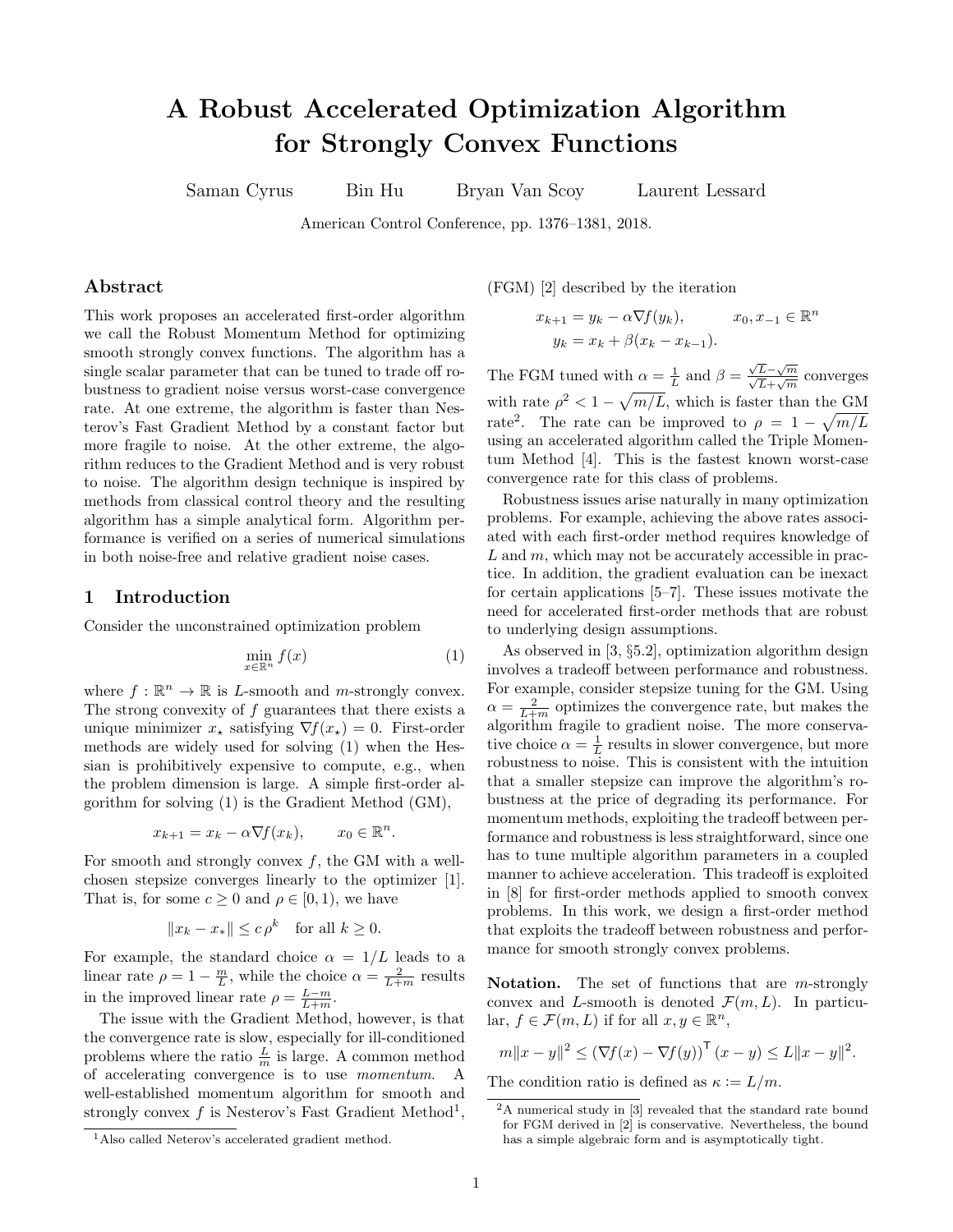# 2 Main result

#### <span id="page-1-7"></span>2.1 Robust Momentum Method

Our proposed algorithm is parameterized by a scalar  $\rho$ that represents the worst-case convergence rate of the algorithm in the noise-free case. Specifically, the iteration is governed by the following recursion with arbitrary initialization  $x_0, x_{-1} \in \mathbb{R}^n$ 

<span id="page-1-0"></span>
$$
x_{k+1} = x_k + \beta(x_k - x_{k-1}) - \alpha \nabla f(y_k), \qquad (2a)
$$

$$
y_k = x_k + \gamma (x_k - x_{k-1}).\tag{2b}
$$

where  $\alpha$ ,  $\beta$ , and  $\gamma$  depend directly on the parameter  $\rho$  as

<span id="page-1-1"></span>
$$
\alpha = \frac{\kappa (1 - \rho)^2 (1 + \rho)}{L}, \qquad \beta = \frac{\kappa \rho^3}{\kappa - 1},
$$

$$
\gamma = \frac{\rho^3}{(\kappa - 1)(1 - \rho)^2 (1 + \rho)}.
$$
(3)

We now state the key convergence property of the Robust Momentum Method in the noise-free case.

<span id="page-1-2"></span>**Theorem 1.** Suppose  $f \in \mathcal{F}(m,L)$  with  $0 \lt m \leq L$ and let  $x_*$  be the unique minimizer of f. Given the parameter  $\rho \in [1 - 1/\sqrt{\kappa}, 1 - 1/\kappa]$ , the Robust Momentum Method [\(2\)](#page-1-0) with parameter tuning [\(3\)](#page-1-1) satisfies the bound

$$
||x_k - x_*|| \le c \rho^k \quad \text{for } k \ge 1 \tag{4}
$$

where  $c > 0$  is a constant that does not depend on k.

The proof of Theorem [1](#page-1-2) is provided in Section [2.2.](#page-1-3) Theorem [1](#page-1-2) states that  $\rho$  directly controls the worst-case convergence rate of the Robust Momentum Method. We will see in Section [3](#page-2-0) that although increasing  $\rho$  makes the algorithm slower, it also makes it more robust to gradient noise. In particular,

- The minimum value is  $\rho = 1 1/\sqrt{\kappa}$ . This is the fastest achievable convergence rate and also leads to the most fragile algorithm. This choice recovers the Triple Momentum Method [\[4\]](#page-5-2).
- The maximum value is  $\rho = 1 1/\kappa$ . This is the slowest achievable convergence rate and also leads to the most robust algorithm. This choice recovers the Gradient Method with stepsize  $\alpha = 1/L$ .

To see why this last case reduces to the Gradient Method, substitute  $\rho = 1 - 1/\kappa$  into [\(2\)](#page-1-0) and [\(3\)](#page-1-1). Then, [\(2a\)](#page-1-4) reduces to  $y_{k+1} = y_k - \frac{1}{L} \nabla f(y_k)$ .

#### <span id="page-1-3"></span>2.2 Convergence rate proof

In this section, we derive a proof for Theorem [1.](#page-1-2) The approach that follows is similar to the one used in [\[3\]](#page-5-5), with one important difference. In addition to proving a rate bound as in [\[3\]](#page-5-5), we also derive a Lyapunov function that yields intuition for the algorithm's behavior and robustness properties.

<span id="page-1-5"></span>**Proposition 2** (Co-coercivity). Suppose  $f : \mathbb{R}^n \to \mathbb{R}$  is convex and differentiable. Further suppose f is L-smooth. Then for all  $x, y \in \mathbb{R}^n$ ,

$$
f(y) \ge f(x) + \nabla f(x)^{\mathsf{T}}(y - x) + \frac{1}{2L} \|\nabla f(y) - \nabla f(x)\|^2.
$$

The following lemma proves a key property of strongly convex functions. Parts of this result appear in [\[3\]](#page-5-5) and we repeat them here for completeness.

<span id="page-1-6"></span><span id="page-1-4"></span>**Lemma 3.** Suppose  $f \in \mathcal{F}(m, L)$ . Let  $x_*$  be the unique minimizer of f (i.e.,  $\nabla f(x_{\star}) = 0$ ). Define the function  $g(x) := f(x) - f(x_{\star}) - \frac{m}{2} ||x - x_{\star}||^2$ . Given any sequence of points  $\{y_k\} \subseteq \mathbb{R}^n$ ,

- 1. If we define  $q_k := (L m)g(y_k) \frac{1}{2} \|\nabla g(y_k)\|^2$ , then  $q_k > 0$  for all k.
- 2. If we define  $u_k := \nabla f(y_k)$  and  $\tilde{y}_k := y_k x_{\star}$ , then  $(u_k - m\tilde{y}_k)^{\mathsf{T}}(L\tilde{y}_k - u_k) \geq q_k$  for all k.
- 3. Using the same definitions as above, the following inequality holds for any  $0 \leq \rho \leq 1$ ,

$$
(u_k - m\tilde{y}_k)^{\mathsf{T}} (L(\tilde{y}_k - \rho^2 \tilde{y}_{k-1})
$$
  
-  $(u_k - \rho^2 u_{k-1})$   $\geq q_k - \rho^2 q_{k-1}$  for all k.

**Proof.** By the definition of strong convexity,  $q$  is convex and  $(L - m)$ -smooth. Moreover,  $q(y) > q(x_+) = 0$  for all  $y \in \mathbb{R}^n$ . Item 1 follows from applying Proposition [2](#page-1-5) with  $(f, x, y) \mapsto (g, x_{\star}, y_k)$ . For Item 2, note that  $u_k =$  $\nabla f(y_k) = \nabla g(y_k) + m\tilde{y}_k$ . We have

$$
(u_k - m\tilde{y}_k)^{\mathsf{T}}(L\tilde{y}_k - u_k) = \nabla g(y_k)^{\mathsf{T}}((L-m)\tilde{y}_k - \nabla g(y_k))
$$
  
\n
$$
\geq (L-m)g(y_k) - \frac{1}{2} \|\nabla g(y_k)\|^2
$$
  
\n
$$
= q_k
$$

where the inequality follows from applying Proposition [2](#page-1-5) with  $(f, x, y) \mapsto (g, y_k, x_*)$ . To prove Item 3, begin with the case  $\rho = 1$ . Using a similar argument to the one used to prove Item 2,

$$
(u_k - m\tilde{y}_k)^{\top} (L(\tilde{y}_k - \tilde{y}_{k-1}) - (u_k - u_{k-1}))
$$
  
=  $\nabla g(y_k)^{\top} ((L-m)(\tilde{y}_k - \tilde{y}_{k-1}) - (\nabla g(y_k) - \nabla g(y_{k-1})))$   
 $\geq q_k - q_{k-1}$ 

where the inequality follows from applying Proposition [2](#page-1-5) with  $(f, x, y) \mapsto (g, y_k, y_{k-1})$ . By combining the two previous results, we have

$$
(u_k - m\tilde{y}_k)^{\top} (L(\tilde{y}_k - \rho^2 \tilde{y}_{k-1}) - (u_k - \rho^2 u_{k-1}))
$$
  
=  $(1 - \rho^2)(u_k - m\tilde{y}_k)^{\top} (L\tilde{y}_k - u_k)$   
+  $\rho^2 (u_k - m\tilde{y}_k)^{\top} (L(\tilde{y}_k - \tilde{y}_{k-1}) - (u_k - u_{k-1}))$   
 $\ge (1 - \rho^2) q_k + \rho^2 (q_k - q_{k-1})$   
=  $q_k - \rho^2 q_{k-1}$ 

and this completes the proof of Item 3.

Our next lemma provides a key algebraic property of the Robust Momentum Method [\(2\)](#page-1-0). This result makes no assumptions about  $f$ .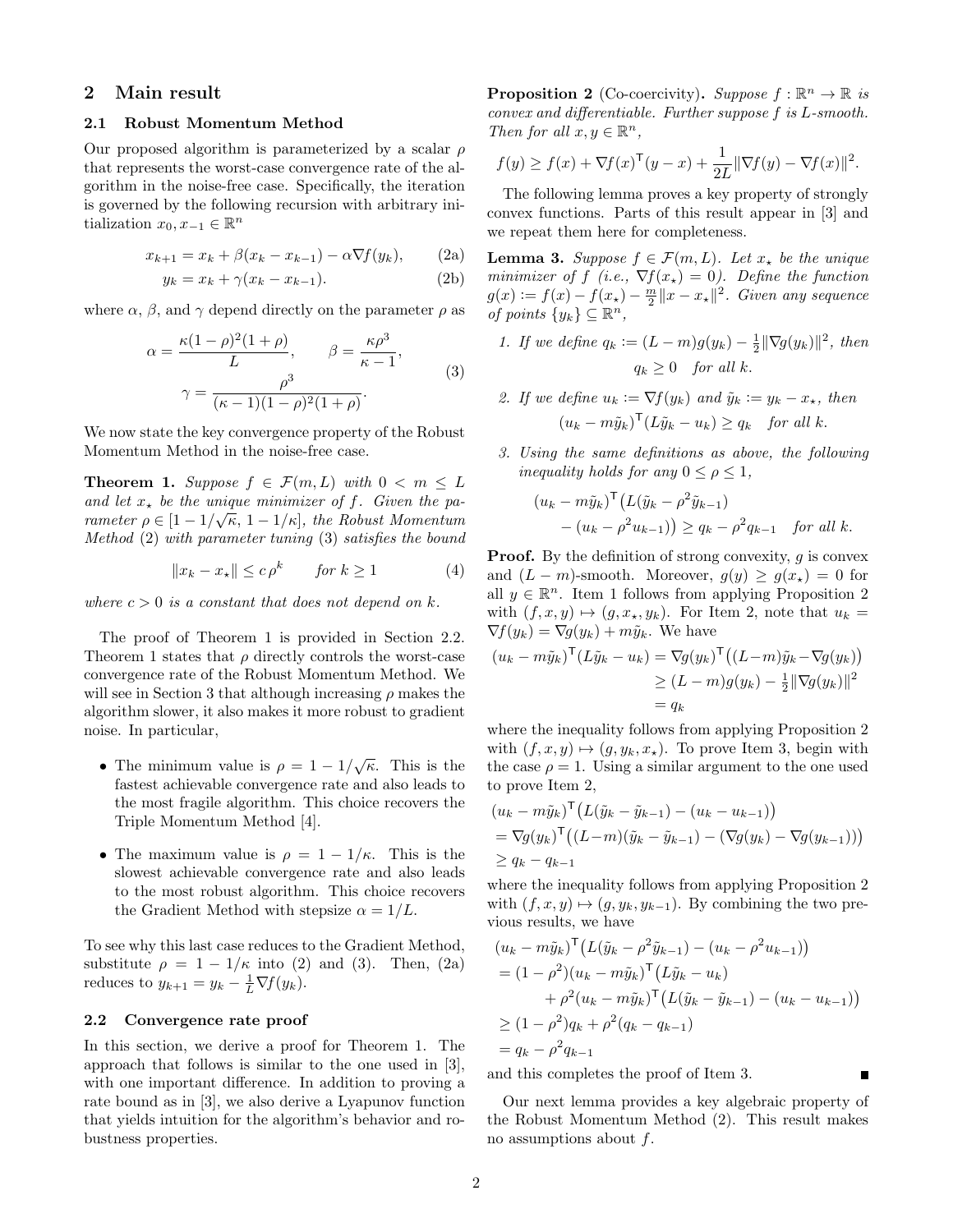<span id="page-2-5"></span>**Lemma 4.** Suppose  $\{u_k, x_k, y_k\}$  is any sequence of vectors satisfying the constraints

<span id="page-2-1"></span>
$$
\begin{bmatrix} x_{k+1} \\ y_k \end{bmatrix} = \begin{bmatrix} 1+\beta & -\beta & -\alpha \\ 1+\gamma & -\gamma & 0 \end{bmatrix} \begin{bmatrix} x_k \\ x_{k-1} \\ u_k \end{bmatrix} \quad \text{for } k \ge 0 \quad (5)
$$

where  $(\alpha, \beta, \gamma)$  are given by [\(3\)](#page-1-1), and thus depend on the parameters  $0 < m \leq L$ ,  $\kappa := L/m$ , and  $\rho \in (0, 1)$ . Define  $z_k := (1 - \rho^2)^{-1} (x_k - \rho^2 x_{k-1})$  for  $k \geq 0$ . Then the following algebraic identity holds for  $k \geq 1$ ,

$$
(u_k - my_k)^{\mathsf{T}} (L(y_k - \rho^2 y_{k-1}) - (u_k - \rho^2 u_{k-1}))
$$
  
+  $\lambda (||z_{k+1}||^2 - \rho^2 ||z_k||^2) + \nu ||u_k - my_k||^2 = 0$  (6)

where the constants  $\lambda$  and  $\nu$  are defined as

$$
\lambda := \frac{m^2 \left(\kappa - \kappa \rho^2 - 1\right)}{2\rho (1 - \rho)} \quad \text{and} \tag{7}
$$

$$
\nu := \frac{(1+\rho)\left(1 - \kappa + 2\kappa\rho - \kappa\rho^2\right)}{2\rho}.
$$
 (8)

**Proof.** The algebraic identity may be verified by direct substitution of  $(3)$ ,  $(5)$ ,  $(7)$ , and  $(8)$  into  $(6)$ . Specifi-cally, the constraints [\(5\)](#page-2-1) allow us to express  $z_{k+1}$ ,  $z_k$ ,  $y_k$ ,  $y_{k-1}$ ,  $u_k$ , and  $u_{k-1}$  as linear functions of  $x_k$ ,  $x_{k-1}$ ,  $x_{k-2}$ , and  $u_k$ . Upon doing so, the resulting expression becomes identically zero. To express  $u_{k-1}$  as required, rearrange the first equation of [\(5\)](#page-2-1) to obtain the expression  $u_{k-1} = \alpha^{-1}((1+\beta)x_{k-1} - \beta x_{k-2} - x_k).$ 

The algebraic identity [\(6\)](#page-2-4) has three main terms. We will see how each serves a role in explaining the convergence and robustness properties of our algorithm. We are now ready to prove Theorem [1.](#page-1-2)

**Proof of Theorem [1.](#page-1-2)** Choose  $x_0$  and  $x_{-1}$  arbitrarily and consider the sequence  $\{u_k, x_k, y_k, z_k\}$  defined by setting  $u_k := \nabla f(y_k)$  and propagating for all  $k \geq 0$  using [\(5\)](#page-2-1). This sequence is precisely a trajectory of our algorithm. Let  $x_{\star}$  be the unique minimizer of f. Define the shifted sequences  $\tilde{x}_k := x_k - x_\star$ ,  $\tilde{y}_k := y_k - x_\star$ , and  $\tilde{z}_k := z_k - x_{\star}$  where  $z_k$  is defined in Lemma [4.](#page-2-5) Note that the constraints [\(5\)](#page-2-1) still hold when we use the shifted sequence  $\{u_k, \tilde{x}_k, \tilde{y}_k, \tilde{z}_k\}$ . Applying Lemma [4](#page-2-5) with Item 3 of Lemma [3,](#page-1-6) we conclude that for  $k \geq 1$ ,

$$
\lambda(\|\tilde{z}_{k+1}\|^2 - \rho^2 \|\tilde{z}_k\|^2) + (q_k - \rho^2 q_{k-1}) + \nu \|u_k - m\tilde{y}_k\|^2 \le 0, \quad (9)
$$

where  $\lambda$  and  $\nu$  are defined in [\(7\)](#page-2-2)–[\(8\)](#page-2-3). When  $1 - 1/\sqrt{\kappa} \le$  $\rho \leq 1-1/\kappa$ , we have  $mL \geq \lambda \geq \frac{1}{2}mL$  and  $0 \leq \nu \leq$  $1 - \frac{1}{2\kappa}$ . As we increase  $\rho$ , the parameter  $\lambda$  decreases monotonically while  $\nu$  increases monotonically. Define the sequence  $\{V_k\}$  by  $V_k := \lambda ||\tilde{z}_k||^2 + q_{k-1}$ . If we choose  $\rho$  in the interval specified above, then  $\nu \geq 0$  and  $\lambda > 0.$ Since  $q_k \geq 0$ ,  $V_k$  can serve as a Lyapunov function. In particular, it follows from [\(9\)](#page-2-6) that

<span id="page-2-11"></span>
$$
V_{k+1} \le \rho^2 V_k \qquad \text{for } k \ge 1. \tag{10}
$$

Iterating this relationship, we find that  $V_{k+1} \n\t\leq \n\t\rho^{2k} V_1$ . The reason we do not iterate down to zero is because  $V_k$ is not defined at  $k = 0$ . Substituting the definitions and simplifying, we obtain the bound

<span id="page-2-7"></span>
$$
\|\tilde{z}_{k+1}\| \le \rho^k \sqrt{\|\tilde{z}_1\|^2 + \lambda^{-1} q_0} \qquad \text{for } k \ge 1.
$$
 (11)

The bound [\(11\)](#page-2-7) therefore captures two effects. As we increase  $\rho$ , the linear rate  $\rho^k$  becomes slower and the constant factor in the rate bound also grows.

<span id="page-2-4"></span>Next, we show that  $\{\tilde{x}_k\}$  goes to zero at the same rate  $\rho^k$ , but with different constant factors. Note that because  $\tilde{z}_k = (1 - \rho^2)^{-1} (\tilde{x}_k - \rho^2 \tilde{x}_{k-1}),$  we can form the telescoping sum

<span id="page-2-8"></span><span id="page-2-2"></span>
$$
\tilde{x}_k = \rho^{2(k-1)} \tilde{x}_{-1} + (1 - \rho^2) \sum_{t=0}^{k-1} \rho^{2(k-t)} \tilde{z}_t \quad \text{for } k \ge 0. \tag{12}
$$

<span id="page-2-3"></span>Taking the norm of both sides of [\(12\)](#page-2-8), applying the triangle inequality, and substituting [\(11\)](#page-2-7), we obtain a geometric series. Upon simplification, we find that  $\|\tilde{x}_k\|$  is bounded above by a constant times  $\rho^k$ , as required.

# <span id="page-2-0"></span>3 Control design interpretations

In this section, we cast the problem of algorithm analysis as a robust control problem. Specifically, we can view the problem of algorithm analysis as being equivalent to solving a Lur'e problem [\[9\]](#page-5-7). The Lur'e setup is illustrated in Figure [1,](#page-2-9) where a linear dynamical system  $G(13)$  $G(13)$  is in feedback with a static nonlinearity  $\phi$ .

<span id="page-2-10"></span><span id="page-2-9"></span>
$$
u \begin{array}{ccc}\n\bullet & G \\
\hline\n\phi & \\
\hline\n\phi & \\
\hline\nu_k & \\
\hline\n\end{array}\n\qquad\n\begin{array}{ccc}\n\xi_{k+1} = A\xi_k + Bu_k, & (13a) \\
y_k = C\xi_k, & (13b) \\
u_k = \phi(y_k). & (13c)\n\end{array}
$$

Figure 1: Feedback interconnection of a linear system G with a troublesome (nonlinear or uncertain) component  $\phi$ . We use the positive feedback convention in this block diagram.

The Robust Momentum Method (as well as the Fast Gradient Method and ordinary Gradient Method) can be written in this way by setting  $\phi = \nabla f$  and choosing A, B, and C appropriately. For example, the Robust Momentum Method [\(2\)](#page-1-0) is given by

<span id="page-2-6"></span>
$$
A = \begin{bmatrix} 1+\beta & -\beta \\ 1 & 0 \end{bmatrix}, \quad B = \begin{bmatrix} -\alpha \\ 0 \end{bmatrix}, \quad C = \begin{bmatrix} 1+\gamma & -\gamma \end{bmatrix}.
$$

Here, we shifted all signals so they are measured relative to the steady-state value  $x_{\star}$  and therefore assumed that  $\nabla f(0) = 0$ . We also assumed without loss of generality that  $u_k$  and  $y_k$  are scalars. This interpretation was used in [\[3,](#page-5-5) [10,](#page-5-8) [11\]](#page-5-9) to provide a unified analysis framework.

Traditionally, Lur'e systems were analyzed in the frequency domain rather than the time domain. For the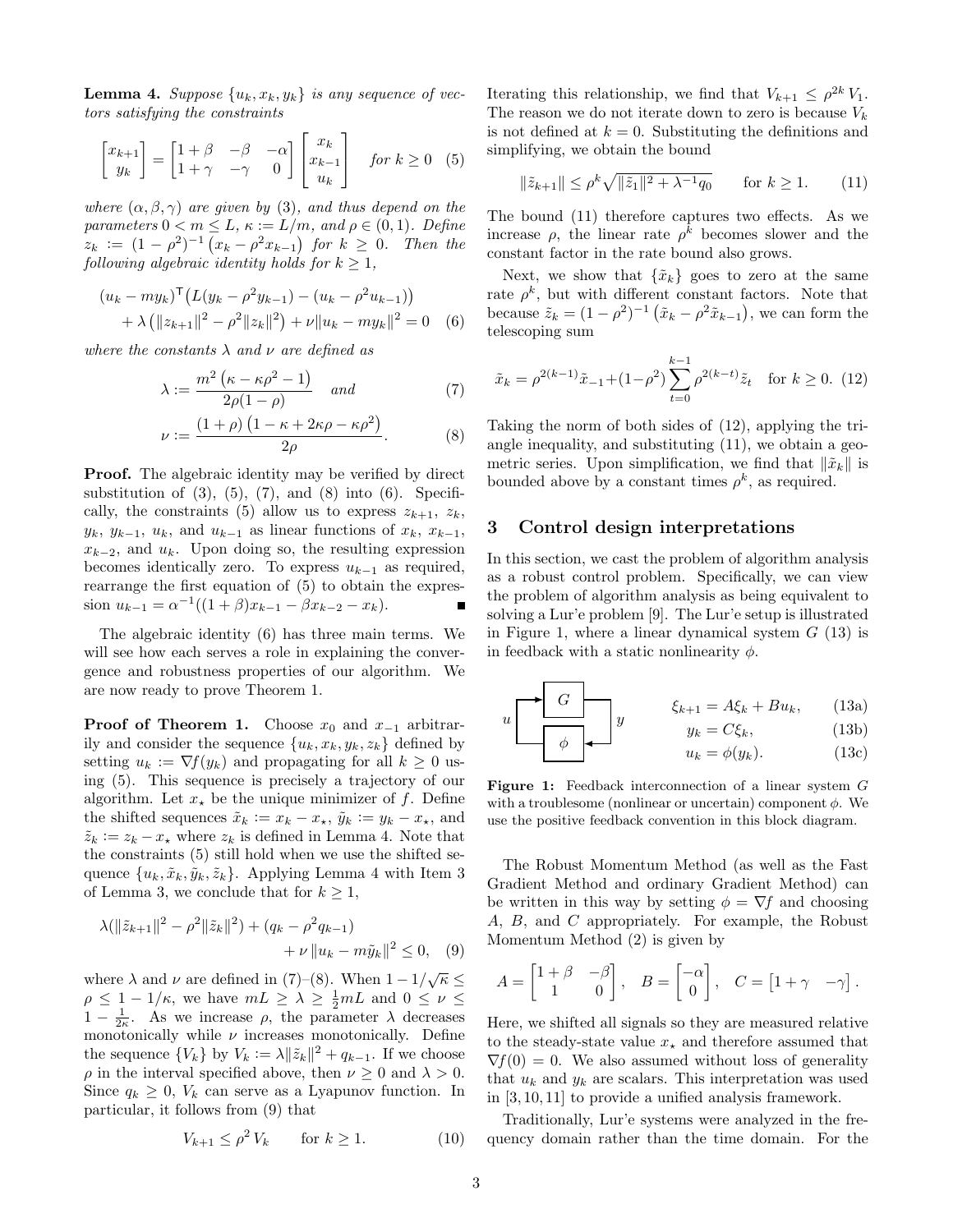case of the Robust Momentum Method, the (discretetime) transfer function of the linear block is given by

<span id="page-3-0"></span>
$$
G(z) = -\alpha \frac{(1+\gamma)z - \gamma}{(z-1)(z-\beta)}.
$$
\n(14)

It was observed in Section [2.1](#page-1-7) that the Robust Momentum Method becomes the Gradient Method if  $\rho = 1-1/\kappa$ . This fact can be directly verified using the transfer function. Substituting this  $\rho$  and the parameter values [\(3\)](#page-1-1) into [\(14\)](#page-3-0), there is a pole-zero cancellation and we obtain  $G(z) = \frac{-1}{L(z-1)}$ , which is the transfer function for the Gradient Method with stepsize  $\alpha = \frac{1}{L}$ .

Frequency-domain condition. Continuing with the frequency-domain interpretation, Lur'e systems can be analyzed using the formalism of Integral Quadratic Constraints (IQCs) [\[12\]](#page-5-10). To this end, the nonlinearity is characterized by a quadratic inequality that holds between its input and output

$$
\int_{|z|=1} \left[\hat{y}(z)\right]^* \Pi(z) \left[\hat{y}(z)\right] dz \ge 0
$$

where  $\hat{y}$  and  $\hat{u}$  are the z-transforms of  $\{y_k\}$  and  $\{u_k\}$ , respectively, and  $\Pi(z)$  is a para-Hermitian matrix. For convenience, we use a loop-shifting transformation to move the nonlinearity  $\phi = \nabla f$  from the sector  $(m, L)$  to the sector  $(0, \kappa - 1)$ . We also scale the frequency variable z by a factor of  $\rho$  so that we can reduce the problem of certifying exponential stability (finding a linear rate) to that of certifying BIBO stability. This procedure is described in [\[13\]](#page-5-11).

The nonlinearity of interest is sector-bounded and slope-restricted because it is the gradient of a function  $g \in \mathcal{F}(0, \kappa - 1)$ . We may therefore represent the nonlinearity with a Zames–Falb IQC as in [\[13\]](#page-5-11), leading to

$$
\Pi(z) := \begin{bmatrix} 0 & (\kappa - 1)(1 - \rho^2 \bar{z}^{-1}) \\ (\kappa - 1)(1 - \rho^2 z^{-1}) & -2 + \rho^2 (z^{-1} + \bar{z}^{-1}) \end{bmatrix}.
$$

The transformed transfer function is

<span id="page-3-2"></span>
$$
\tilde{G}(z) = \frac{-\alpha m(1+\gamma)z + \alpha m\gamma}{z^2 - (1+\beta - \alpha m(1+\gamma))z + \beta - \alpha m\gamma}.
$$
 (15)

To certify stability of the feedback interconnection, we must have  $G(\rho z)$  stable and for all  $|z|=1$ ,

<span id="page-3-1"></span>
$$
\operatorname{Re}\left((1-\rho z^{-1})\big((\kappa-1)\tilde{G}(\rho z)-1\big)\right)<0.\tag{16}
$$

Equation [\(16\)](#page-3-1) has a graphical interpretation; that the Nyquist plot of  $F(z) := (1 - \rho z^{-1})((\kappa - 1)\tilde{G}(\rho z) - 1)$ should lie entirely in the left half-plane.

Graphical design for robustness. The frequencydomain condition [\(16\)](#page-3-1) can provide useful intuition for the design of robust accelerated optimization methods. We can visualize different algorithms by choosing the parameters  $\alpha, \beta, \gamma$  appropriately in [\(15\)](#page-3-2).

In Figure [2](#page-4-0) (left panel), we show the Nyquist plot for the Gradient Method using the sector IQC [\[3,](#page-5-5) [13\]](#page-5-11). To this effect, we set  $\beta = \gamma = 0$  and use either  $\alpha = \frac{2}{L+m}$ or  $\alpha = \frac{1}{L}$ . As we increase  $\rho$ , the Nyquist plots become ellipses in the left half-plane. At the fastest certifiable rate (smallest  $\rho$ ), the plots become vertical lines. When  $\alpha = \frac{2}{L+m}$ , the vertical line coincides with the imaginary axis, whereas when  $\alpha = \frac{1}{L}$ , the vertical line is shifted left. This result confirms our intuition that since the imaginary axis is the stability boundary, robust stability is achieved as the Nyquist contour moves further left, away from the boundary.

The Robust Momentum Method [\(2\)](#page-1-0) was designed such that the Nyquist diagram forms a vertical line passing through the point  $(-\nu, 0)$ . In other words, we solved for  $(\alpha, \beta, \gamma)$  such that [\(16\)](#page-3-1) holds with the right-hand side replaced by  $-\nu$ . Constraining the Nyquist plot as such directly leads to the choice [\(3\)](#page-1-1) with  $\nu$  related to  $\rho$  via [\(8\)](#page-2-3). In Figure [2](#page-4-0) (right panel), we show the Nyquist plot for the Robust Momentum Method using the Zames–Falb IQC (for  $\nu = 0$  and  $\nu = \frac{1}{2}$ ). We also show Nyquist plots that certify a convergence rate of  $\rho$  that is larger than the corresponding algorithm parameter. This leads to ellipses as with the Gradient Method. Note that although the RMM and GM plots look similar, the RMM  $\rho$ -values are generally smaller due to acceleration. In contrast, the FGM (center panel) does not produce a vertical line in the Nyquist plot but still touches the stability boundary at the optimal  $\rho$ .

Further robustness interpretations. The parameter  $\nu$  can be interpreted as the *input feed-forward passiv-*ity index (IFP) [\[14\]](#page-5-12), which is a measure of the shortage or excess of passivity of the system  $F(z)$  defined above. In the frequency domain, the discrete-time definition of the IFP index is given  $bv^3$  $bv^3$ 

<span id="page-3-4"></span>
$$
\nu(F(z)) := -\frac{1}{2} \max_{|z|=1} \lambda_{\max}\big(F(z) + F(z)^*\big),\tag{17}
$$

where  $\lambda_{\text{max}}(\cdot)$  denotes the largest eigenvalue and  $F^*$  is the conjugate transpose of  $F$ . For the SISO case,  $(17)$ reduces to  $\nu = -\max_{|z|=1} \text{Re}(F(z))$ , which is the shortest distance between each curve and the imaginary axis in Figure [2.](#page-4-0)

We can also interpret  $\nu$  as a robustness margin in the time domain using the Lyapunov function defined in [\(8\)](#page-2-3). In the proof of Theorem [1,](#page-1-2) when we substitute the definition for  $V_k$  into [\(9\)](#page-2-6), we obtain

$$
V_{k+1} \le \rho^2 V_k - \nu \|\nabla g(y_k)\|^2.
$$

Proving the desired rate bound only requires [\(10\)](#page-2-11) to hold, so the term  $\nu \|\nabla g(y_k)\|^2$  can be interpreted as an additional margin that ensures the inequality  $V_{k+1} \n\t\leq \n\t\rho^2 V_k$ will hold even if underlying assumptions such as exactness in gradient evaluations or accurate knowledge of L

<span id="page-3-3"></span><sup>3</sup>Most sources use a negative feedback convention. The definition we give in [\(17\)](#page-3-4) uses the positive feedback convention.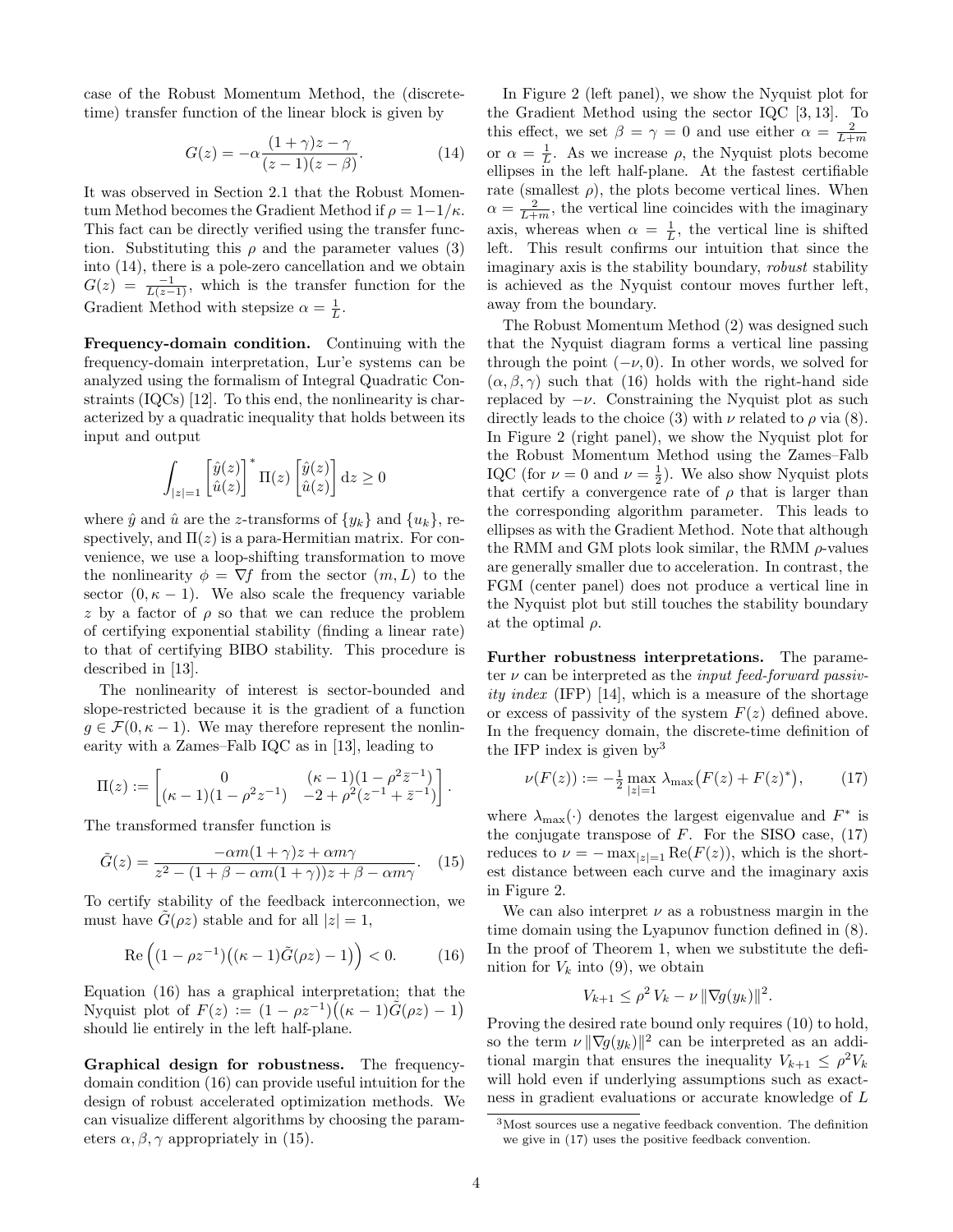<span id="page-4-0"></span>

Figure 2: Frequency-domain plots of various algorithms for  $\kappa = 10$  and different values of the convergence rate  $\rho$ . The system is stable if the entire curve lies in the left half-plane. (a) Gradient Method for  $\alpha = 1/L$  (solid) and  $\alpha = 2/(L + m)$ (dashed). The latter is right on the stability boundary while the former is shifted left (more robust). (b) Fast Gradient Method. (c) Robust Momentum Method for  $\nu = 1/2$  (solid) and  $\nu = 0$  (dashed). Again, the latter is right on the stability boundary while the former is shifted left (more robust).

and m are violated. As we increase  $\rho$ , the linear rate becomes slower, but  $\nu$  also increases via [\(8\)](#page-2-3), which serves to increase the robustness margin in the inequality [\(10\)](#page-2-11).

## 4 Robustness to gradient noise

The Robust Momentum Method has a single parameter, which can be used to tune the performance. In this section, we provide both simulations and numerical rate analyses to verify the performance of the algorithm when the gradient is subject to relative deterministic noise [\[1\]](#page-5-0). Specifically, we will suppose that instead of measuring the gradient  $\nabla f(y_k)$ , we measure  $u_k = \nabla f(y_k) + r_k$  where  $r_k \in \mathbb{R}^n$  satisfies  $||r_k|| \leq \delta ||\nabla f(y_k)||$ . For a given fixed  $\delta \geq 0$ , we will bound the worst-case performance of the algorithm over all  $f \in \mathcal{F}(m,L)$  and feasible  $\{r_k\}.$ 

Numerical rate analysis. To find the worst-case performance, we adopt the methodology from [\[3,](#page-5-5) Eq. 5.1]. There, the authors formulate a linear matrix inequality parameterized by  $\hat{\rho}$  and  $\delta$  whose feasibility provides a sufficient condition for convergence with linear rate  $\hat{\rho}$ .

In Figure [3,](#page-4-1) we plot the computed convergence rate as a function of noise strength  $\delta$  for the Gradient Method, Fast Gradient Method, and Robust Momentum Method. Note that the worst-case rate in closed form for the Gradient Method is given in [\[15,](#page-5-13) [16\]](#page-5-14).

First, consider the Robust Momentum Method. When  $\nu = 0$  and there is no gradient noise  $(\delta = 0)$ , the method achieves the fast convergence rate  $1 - 1/\sqrt{\kappa}$ . Increasing the noise level above  $\delta > 0.13$ , however, leads to a loss of convergence guarantee. As we increase  $\nu$ , the convergence rate becomes slower but the method is capable of tolerating larger noise levels. In the limiting case as  $\nu = 1 - \frac{1}{2\kappa}$  the Robust Momentum Method becomes the Gradient Method with  $\alpha = \frac{1}{L}$  (dashed green line).

It is interesting to note that the Fast Gradient Method has a faster convergence bound than the Robust Momen-

<span id="page-4-1"></span>

Figure 3: Upper bound on the worst-case linear convergence rate as a function of the noise level  $\delta$  for  $\kappa = 10$ (the figure looks similar for other choices of  $\kappa$ ). We used a relative noise model, where the measured gradient  $u_k$  satisfies  $||u_k - \nabla f(y_k)|| \le \delta ||\nabla f(y_k)||$  for the Gradient Method (GM), Fast Gradient Method (FGM), and Robust Momentum Method (RMM). By tuning the parameter  $\nu$ , the RMM trades off robustness to gradient noise with convergence rate.

tum Method for noise levels  $0.26 < \delta < 0.41$ . However, the Fast Gradient Method is also unstable for  $\delta > 0.5$ while the Robust Momentum Method can be tuned so that it converges with noise levels up to  $\delta \to 1$ .

Numerical simulations. To illustrate the noise robustness properties of different tunings of the Robust Momentum Method, we compared it to the Fast Gradient Method when applied to a simple two-dimensional